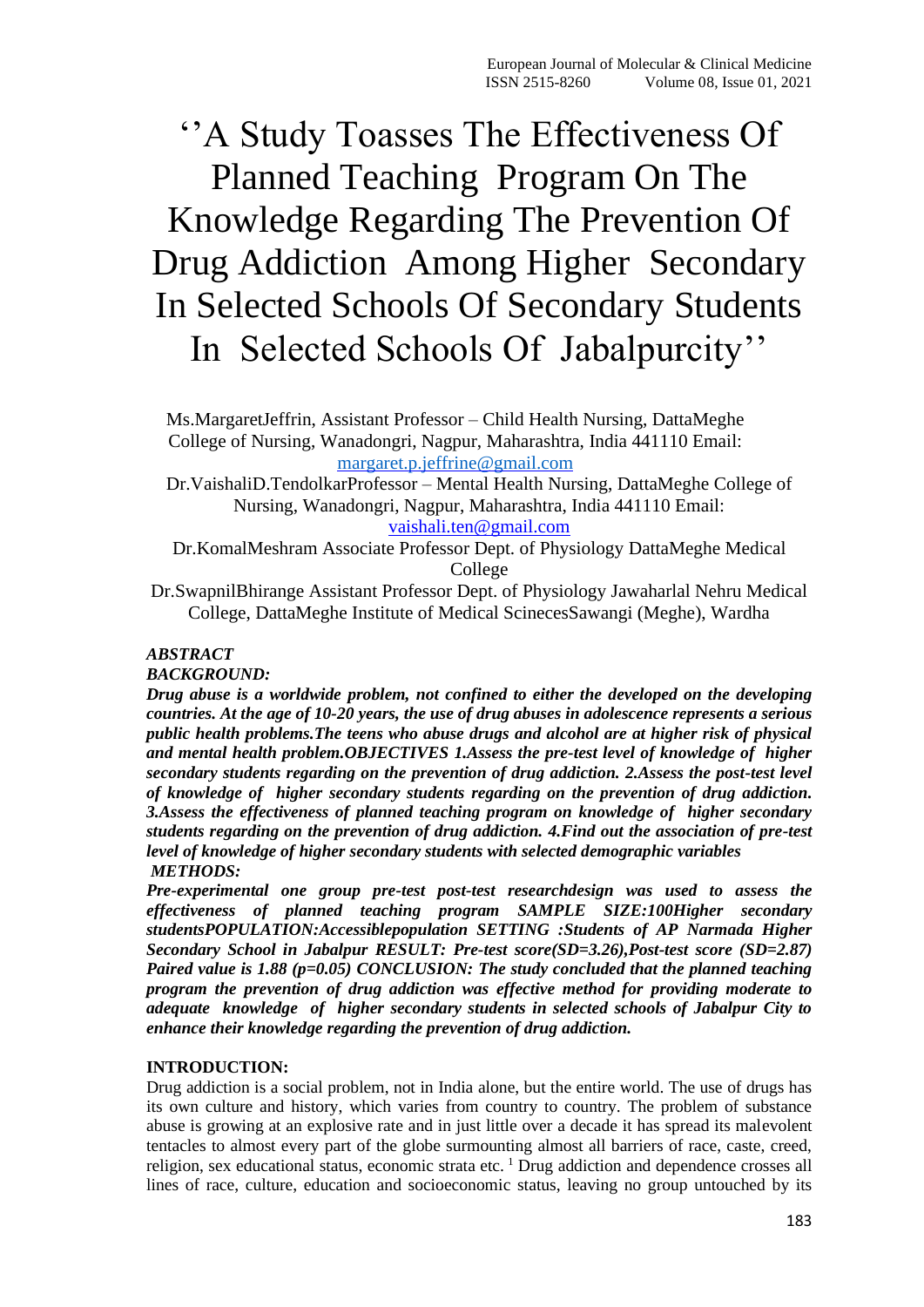devastating effects. A recent survey estimated that about 16 million citizens of the United States had used an illegal substance in the month preceding the study. Drug addiction is an enormous public health problem, with far ranging effects throughout society In addition to the toll substance abuse can take on one's physical health, it is considered an important factor in a wide variety of social problem, affecting rates of crime, domestic violence, sexually transmitted diseases (including HIV/AIDS),unemployment, homelessness, teen pregnancy and failure in school.<sup>2</sup>

The current statistics found that, 29% of college students report that illegal drugs were made available to them on college property. Not only that, 38.4% of college students report that drugs are readily available (as opposed to 22.4% at private colleges). College students in upper grades report greater access to drugs than do teenagers in lower grades. And 62.9% report that street gangs are present to sell the drugs. Here are the rates, reported by teens, as to which drugs they knew how to obtain easily. it is found that students using Marijuana constitutes 85.8% , Amphetamines: 55.4%, Cocaine: 47.8% ,Barbiturates: 46.3% , Crack: 39.2% ,LSD: 33.1% ,Tranquilizers: 30.1% , Heroin: 29.6% , Crystal meth: 26.7% .2% So, even if teens do not use drugs, it is clear that they are readily available, either at college or by some other means. And it is also clear that teen drug use, in the area of hard drugs, teen drug use has been declining. Use of the strong drugs is much less than it was in the 1960s and 1970s. Indeed, only 8.1% of college seniors report that they have ever used cocaine, and only 1.5% report any use of heroin. The use of hallucinogens and most opiates is also lower. It is marijuana that causes the greatest amount of concern regarding teen drug use. <sup>3</sup>

Adolescence is an important segment of our society with one fifth of them constituting the population. As per WHO (1986) defined adolescent as the period of transition from childhood to adulthood in the age range of 10-20 years. Thus it is the largest ever generation in human history. In India 21% of the total population comprises of adolescents. (National youth policy 2000). Adolescence is a stage between child hood and manhood / womanhood. It is a stage when he cannot make his responsibility of a situation $4$ .

According to world health organization and the American psychiatric association, drug abuse is the illicit consumption of an naturally occurring or pharmaceutical substances for the purpose of changing the way in which a person feels, think or behaves, without understanding or taking into consideration the damaging, physical and mental side effects that are caused<sup>5</sup>.

An articles published by Dr. Ask. Felex, on commonly abuse drugs among adolescents in India are Alcohol, Smoking, tobacco, cough syrup containing codeine, and cap. Spasmoproxyvon etc<sup>6</sup>.

Drug abuse is a worldwide problem, not confined to either the developed on the developing countries. At the age of 10-20 years, the use of drug abuses in adolescence represents a serious public health problems.

One of the most important effect of drug abuse is impaired judgment and a lack of rational thinking, drug addicts also develop psychological problems such depression, anxiety irritability, personality problems. During abuse a range of health problem such as unsafe sex, needle sharing which contributed to the spread of infection disease such as HIV/AIDs and hepatitis B and C.

#### **SETTING:**

This study was conducted in the selected Higher Secondary School, Jabalpur city. The study was conducted in the selected AP Narmada Higher Secondary School SadarCantt, Jabalpur city. The reason for selecting this school was the investigator's interest in assessing the knowledge on the prevention of drug addiction in higher secondary students, as students are the building block of the Nation and can implement this planned teaching program at the time of emergencies.

**RESEARCH DESIGN:** Pre-experimental one group pre-test post-test research design.

**POPULATION:** The population in this study consists of higher secondary students in selected schools of Jabalpur city.

**TARGET POPULATION** The target population of the study was higher secondary students of Jabalpur city. **ACCESSIBLE POPULATION:** The accessible population of the study was higher secondary students studying in AP Narmada Higher Secondary School SadarCantt, Jabalpur city.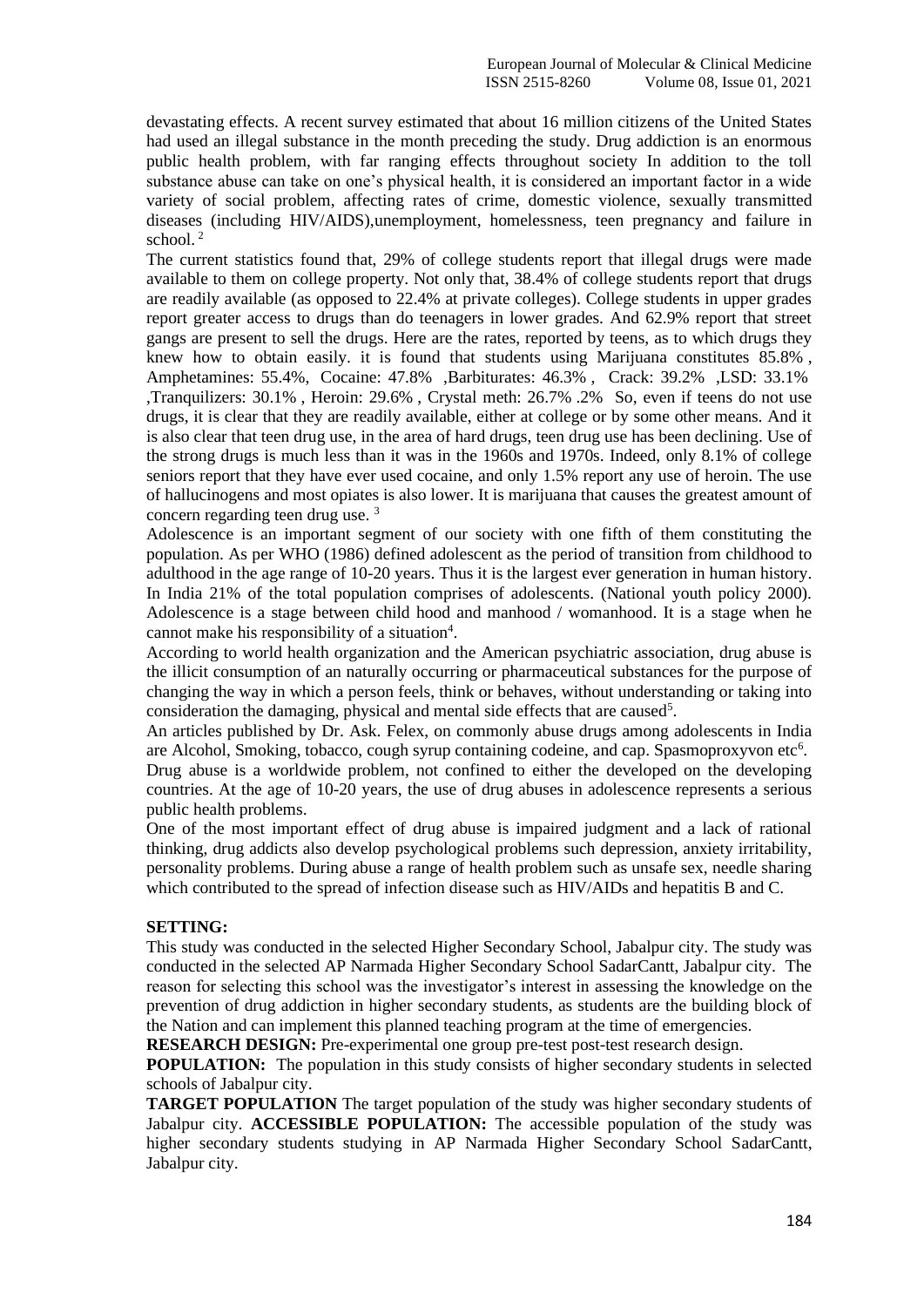**THE SAMPLE AND SAMPLE SIZE:**In this study sample comprised of 100 higher secondary students of was AP Narmada Higher Secondary School Sadar, Jabalpur selected which fulfilled the sample criteria. In the present study purposive sampling was used to select the samples.

**SAMPLE SIZE: It**consists of 100 higher secondary students of AP Narmada Higher Secondary School Sadar, Jabalpur, Madhya Pradesh; those who fulfill the inclusion and exclusion criteria. **SAMPLING TECHNIQUE**:

Non-probability purposive sampling approach was thought to be most appropriate for this study. **CRITERIA FOR SELECTION OF THE SAMPLE** 

**1. INCLUSION CRITERIA**Inclusion criteria for the selection of the sample are:

- □ From Selected Students of Class XI and XII.
- $\Box$  Students who were available at the time of data collection
- $\Box$  Those students who are willing to participate in the study.

#### **2. EXCLUSION CRITERIA**

- $\Box$  Those students who are not available at the time of data collection.
- $\Box$  Those Students of Class XI and XII on absent and on medical leave.
- $\Box$  Who are younger than 16 years and older than 20 years

# **3.14 DESCRIPTION OF THE TOOL**

**Section 1:** Include items related to the demographic variables of the respondents about Age, gender, Residence, Educational status of father and Educational status of mother, Total family income, Previous knowledge awareness about drug addiction etc.

Section 2: Consists of structured questionnaire to assess the knowledge before and after administering planned teaching program on the prevention of drug addiction among higher secondary students.

# **SCORING**

A score of (1) is assigned to correct response and (0) is assigned to wrong answer.

- Poor knowledge score was 1-10
- Average knowledge score was 11-20
- Good knowledge score was 21-30

# **TABLE NO: 3.2**

# **DISTRIBUTION OF KNOWLEDGE SCORE**

Maximum mark-30

Minimum mark- 1

| OF<br><b>LEVEL</b><br><b>KNOWLEDGE</b> | <b>SCORE</b> |
|----------------------------------------|--------------|
| Poor                                   | $1 - 10$     |
| Average                                | $11 - 20$    |
| Good                                   | 21-30        |

**PILOT STUDY:** The pilot study was conducted in AryaKanya Higher Secondary School in the first week of April from 4/04/16 to 11/04/16 to assess the feasibility of the study and to decide data analysis plan. The prior permission was taken from the respective authorities.

The pilot study was conducted on 10 higher secondary students. The pre test was given on the first day. The planned teaching program was given. After one week post test was assessed.

**METHODOF DATA COLLECTION:**The following schedule was followed for data collection:After identifying the sample, objectives of the study were discussed and consent for participation in the study was taken from the selected group. The investigator assured the subject about the confidentiality of the data. The investigator herself administered the questionnaire for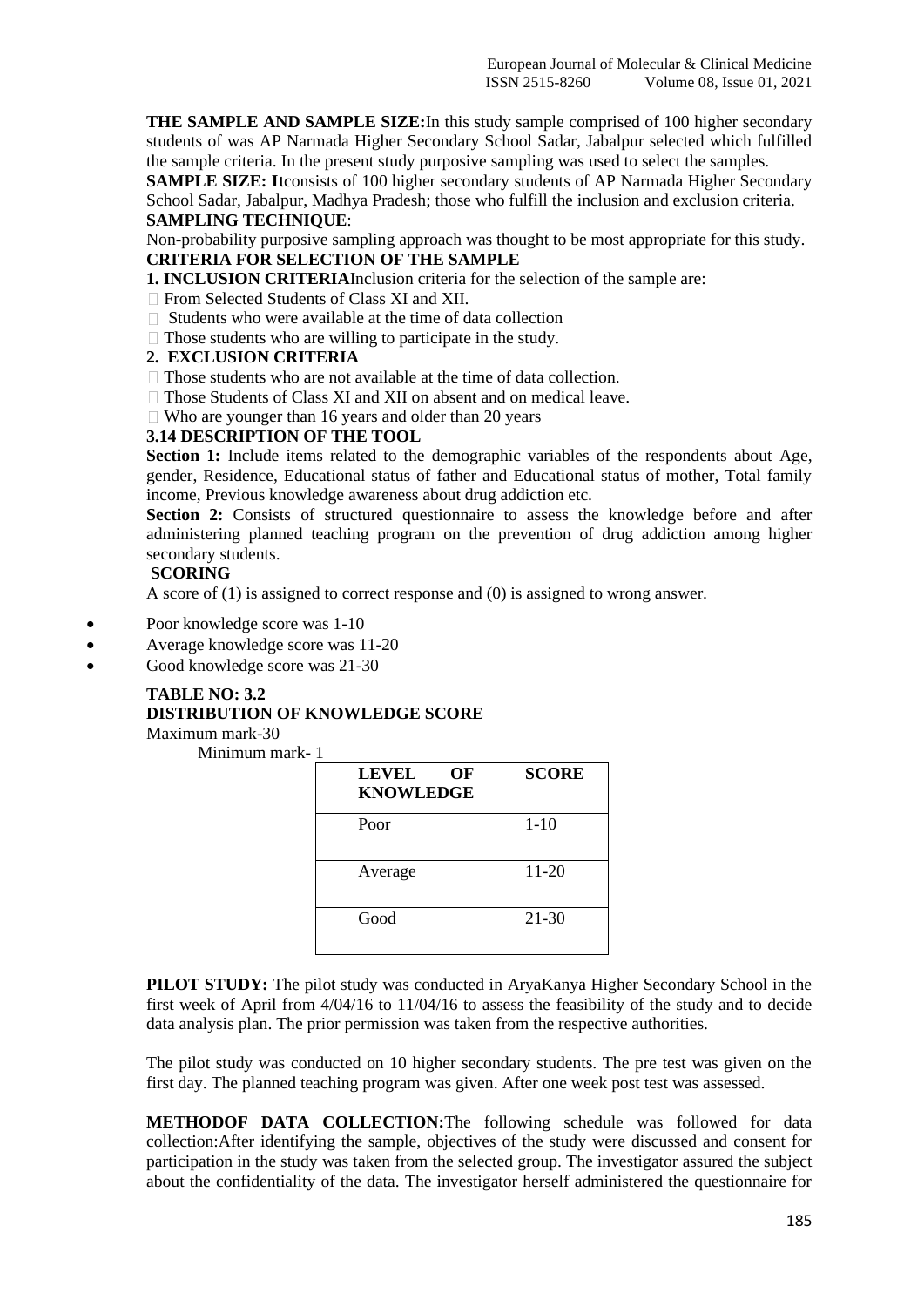the pre- test. The duration of data collection for each sample was 15-20 minutes. During the pretest, participants were seated away from each other and discussion was not allowed. The planned teaching program was administered to the experimental group after the pre-test.

The instruction about post test was given to the respective participants. After one week post test is taken. After the data collection, all the participants were thanked for their participation in the study.

Data was analyzed by statistical test. The pilot study did not show any major change in the design of structured questionnaire and the planned teaching program by the researcher

## **PLANS FOR DATA ANALYSIS**

In this present study the investigator planned to analysis the data obtained based on the objectives of study.

- 1. Socio- demographic data would be analyzed using descriptive statistics i.e. frequency and percentage.
- 2. Mean and standard deviation of pre test and post test knowledge score were calculated.
- 3. Computing 't' value to find out the significance of difference between the mean of pre- test and post-test knowledge score.
- 4. Association between pre-test knowledge score with demographic variable were calculated by chi-square test.

#### **RESULT**

The findings shows that mean post test knowledge score (19.25) is apparently higher than the mean pre- test knowledge score  $(11.1)$  The pre-test score  $(SD=3.26)$  is more than that of post test score (SD=2.87) and computed paired value is 1.88 ( $p=0.05$ ) is significant shows there is difference between pre- test and post-test mean knowledge score (t=1.880). This indicates that planned teaching program is effective in increasing knowledge score of higher secondary students regarding the prevention of drug addiction.

#### **1.7 DE-LIMITATIONS**

The study is delimited to –

- Students of Class XI, XII standard of selected higher secondary school at Jabalpur city.
- Planned teaching program on the prevention of drug addiction once only.

# **STATISTICAL ANALYSIS**

**Demographic distribution of the samples ( N =100)**

| S.No.                               | Variables                           | Frequency | Percentage |  |
|-------------------------------------|-------------------------------------|-----------|------------|--|
| 1                                   | AGE                                 |           |            |  |
| a.                                  | 15-16 year                          | 8         | 8          |  |
| b.                                  | 16-17year                           | 88        | 88         |  |
| c.                                  | 17-18 year                          | 4         | 4          |  |
|                                     | <b>EDUCATIONAL STATUS OF FATHER</b> |           |            |  |
|                                     |                                     |           |            |  |
|                                     | Primary                             |           |            |  |
| a.                                  | education                           | 11        | 11         |  |
|                                     | Higher                              |           |            |  |
| b.                                  | secondary(metric)                   | 56        | 56         |  |
|                                     | Graduate<br>and                     |           |            |  |
| c.                                  | above                               | 29        | 29         |  |
|                                     | formal<br>No.                       |           |            |  |
| d.                                  | education                           | 4         | 4          |  |
| <b>EDUCATIONAL STATUS OF MOTHER</b> |                                     |           |            |  |
|                                     | Primary                             |           |            |  |
| a.                                  | education                           | 9         | 9          |  |
| b.                                  | Higher secondary                    | 55        | 55         |  |
| c.                                  | Graduate<br>and                     | 23        | 23         |  |
|                                     |                                     |           |            |  |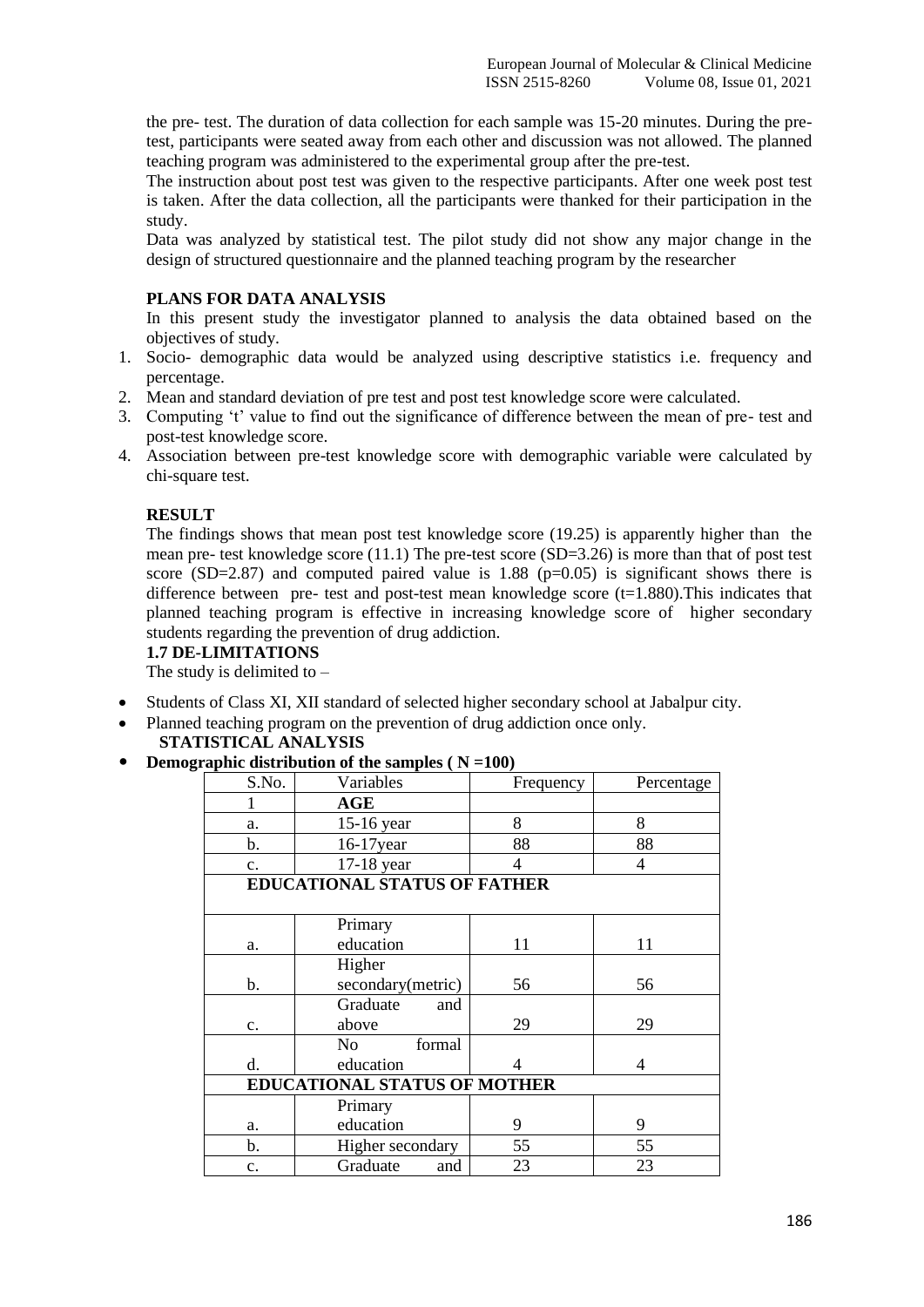|               | above                      |                |                |
|---------------|----------------------------|----------------|----------------|
|               | No<br>formal               |                |                |
| d.            | education                  | 13             | 13             |
| <b>GENDER</b> |                            |                |                |
| a.            | Male                       | 52             | 52             |
| $\mathbf b$ . | Female                     | 48             | 48             |
|               | <b>RESIDENCE</b>           |                |                |
| a.            | Urban                      | 98             | 98             |
| b.            | Rural                      | $\overline{2}$ | $\overline{2}$ |
|               | <b>TOTAL FAMILY INCOME</b> |                |                |
| a.            | $<$ 3000 per month         | 13             | 13             |
|               | 3000-5000<br>per           |                |                |
| b.            | month                      | 60             | 60             |
|               | 6000-10,000<br>per         |                |                |
| c.            | month                      | 9              | 9              |
|               | > 10,000<br>per            |                |                |
| d.            | month                      | 18             | 18             |
|               | PREVIOUS KNOWLEDGE         |                |                |
|               |                            |                |                |
|               |                            |                |                |
| a.            | Mass media                 | 49             | 49             |
| b.            | Family member              | 29             | 29             |
| c.            | Friends                    | 21             | 21             |
| d.            | School teachers            | 1              | 1              |

**TABLE NO 4.14** Comparison of pre-test  $\&$  post- test knowledge of students (N = 100)

| S.<br>N<br>$\bf{0}$ | <b>Descrip</b><br>tion     | M<br>e<br>a<br>n             | <b>Mean</b><br>differe<br>nce | t-<br>T<br>es |
|---------------------|----------------------------|------------------------------|-------------------------------|---------------|
| 1                   | Pretest<br>Knowle<br>dge   | 1<br>1.<br>1                 | 8.15                          | 1.<br>8       |
| $\overline{2}$      | Post test<br>Knowle<br>dge | 1<br>9.<br>$\mathbf{2}$<br>5 |                               | 8             |

#### **5.4 DISCUSSION**

**Objective 1.Assess the pre-test level of knowledge score of higher secondary students regarding the prevention of drug addiction**

Findings of the present study showed that in pre-test knowledge majority of planned teaching program the result clearly indicated that (51%)higher secondary students have poor knowledge, (47%) higher secondary students have average knowledge and (2%) higher secondary students have good knowledge regarding the prevention of drug addiction.

**Objective 2.Effectiveness of planned teaching programon knowledge of higher secondary students regarding the prevention of drug addiction.**

After administration of planned teaching program the result clearly indicated that (2%)higher secondary students have poor knowledge, majority (67%) higher secondary students have average knowledge and (31%) higher secondary students have good knowledge regarding the prevention of drug addiction.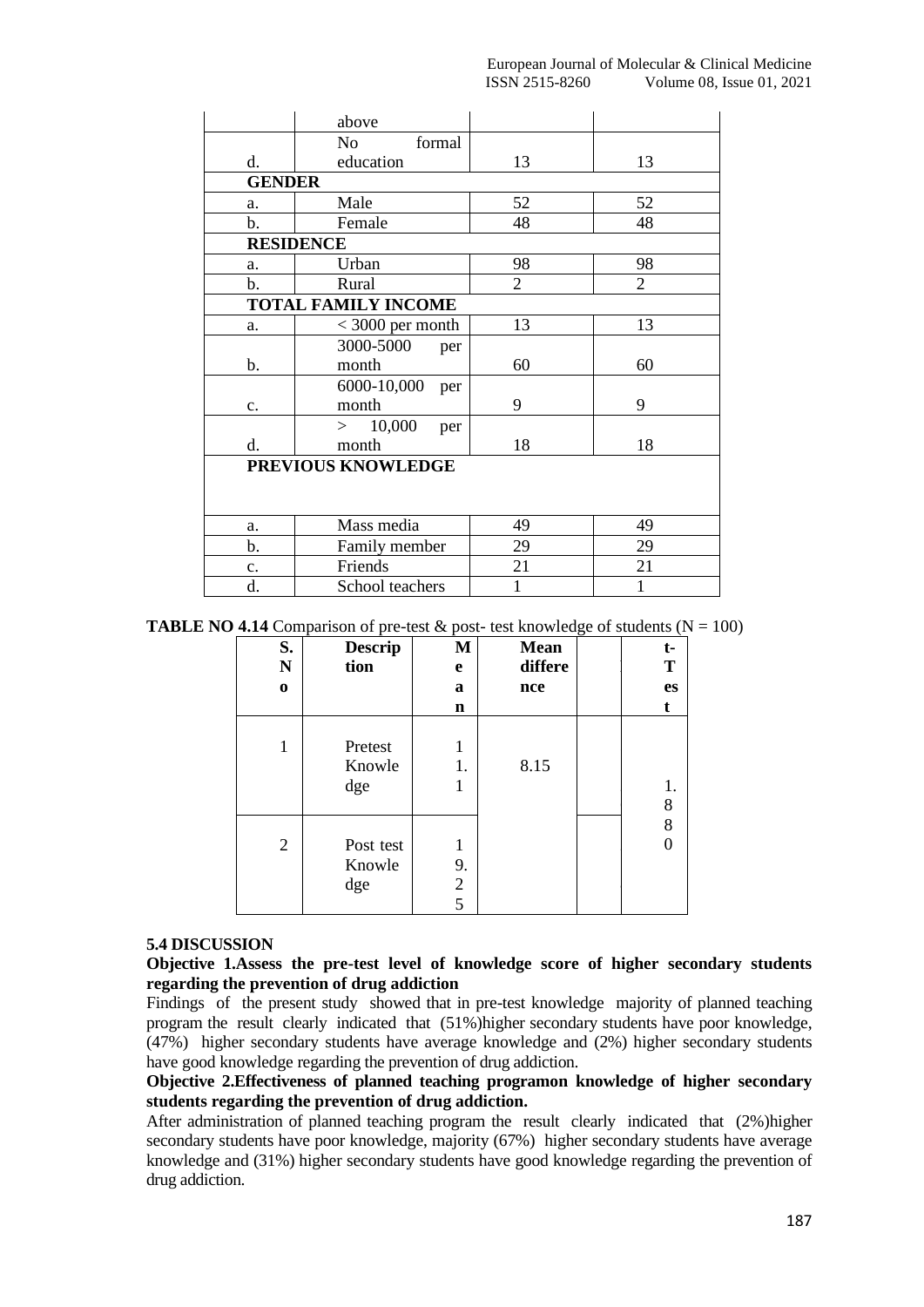This study shows that there is effective planned teaching program on knowledge of higher secondary students. The t value of pre-test and post-test knowledge score (1.880) was significant at 0.05 level. This value shows that there is marked improvement in knowledge ofhigher secondary students.

#### **Objective 3. Findings related to Compare the pre-test and post-test level of knowledge of higher secondary students regarding the prevention of drug addiction.**

Majority of pre-test scored (2%) students had good knowledge and (47%) students had average knowledge and (51%) students had poor knowledge regarding the prevention of drug addiction. The mean =11.1 and SD= 3.26 also justify the knowledge of students.

Majority of post-test scored (31%) students had good knowledge, (67%) students had average knowledge, (2%) students had poor knowledge regarding the prevention of drug addiction. The mean is 19.25 and SD is 2.87 also justify the knowledge of students.

The finding shows that mean post-test knowledge score (19.25) is apparently higher than the mean pre- test knowledge score  $(11.1)$ . The Pre-test score  $(SD=3.26)$  is more than that of the post test score (SD=2.87). The obtained t value is 1.88,  $(p=0.05)$  is significant. . In this case the calculated value of "t" is less than the table value (1.984) the hypothesis is accepted.

Finding related to the comparison between pre-test knowledge was 11.1 and post-test knowledge was 19.25 made by t-test. The pre-test and post-test knowledge was statistically tested by applying t-test method at the level of 0.05%. In this case the calculated value of t is less then the table value (1.984), the hypothesis is accepted.

This indicates that planned teaching program is effective in increasing knowledge score of higher secondary students regarding the prevention of drug addiction.The comparison between pre-test and post –test knowledge was made. The result showed positive correlation,  $t=1.88$ ,  $p<0.05$ .

In this major findings of the study are discussed in line with objectives, hypothesis, review of literature is related to similar study. Hence it fulfilled the objective no. 3

# **Objective 4.Findout the association of pre-test level of knowledge with selected demographic variables**

Findings related to the association between the pre-test knowledge scores and the selected demographic variables. The findings show that the association between knowledge of higher secondary students with demographic variables is statistically tested by applying chi-square test and variable in age of the higher secondary students, educational status of father , educational status of mother, gender of the students, residence of the students, total family income, previous knowledge, post were found significant at 0.05 level. Age was found most significant. Other variables were found significant.

Many studies reflect on the different aspects of this study 8,9, 10. Rathiet. al. reported on quality of sleep among medical students and it'srelationship with personality traits<sup>11</sup>. Different studies were reported focused on students by Pandeyet. a. <sup>12</sup>, Debroyet. al. <sup>13</sup>, Deoliaet. al. <sup>14</sup>. Khatib et al assessed the effect of electronic media among children and adolescents on substance abuse<sup>15-18</sup>.

#### **MAJOR FINDINGS OF THE STUDY**

Socio-demographic variables: the majority of the samples 68 (68%) belonged to the age group 16-17 years, 62 (62%) were from Hindi medium, 53 (53%) were from  $XII<sup>TH</sup>$  standard, 64 (64%) stayed in hostel, 66 (66%) lived in rural areas, 51 (51%) is from nuclear family, 59(59%) total monthly income was 5001-10,000/- 59(59%), 60 (60%) educational qualification of their father were undergraduate, 63 (63%) educational qualification of their mother were illiterate, 65 (65%) occupation of father were self employed, 56 (56%) occupation of mothers were housewives, 68 (68%) performance in previous classes were average, 40 (40%) siblings were two, 68(68%) going to school were by own. Majority of pretest samples (73%) had moderate stress and (21%) had severe stress and (6%) had mild stress. In the majority post test samples (79%) had mild stress and (11%) had moderate stress and (4%) had severe stress and (6%) had no stress. The mean post test scored (28.04) is less than the mean pre test knowledge score (43.92). The mean difference between pre test and post test score is 15.88. The standard deviation score for pre test is 13.76 and for post test is 12.19. The obtained t value is 1.92,  $(p=0.05)$  is significant.

# **CONCLUSION**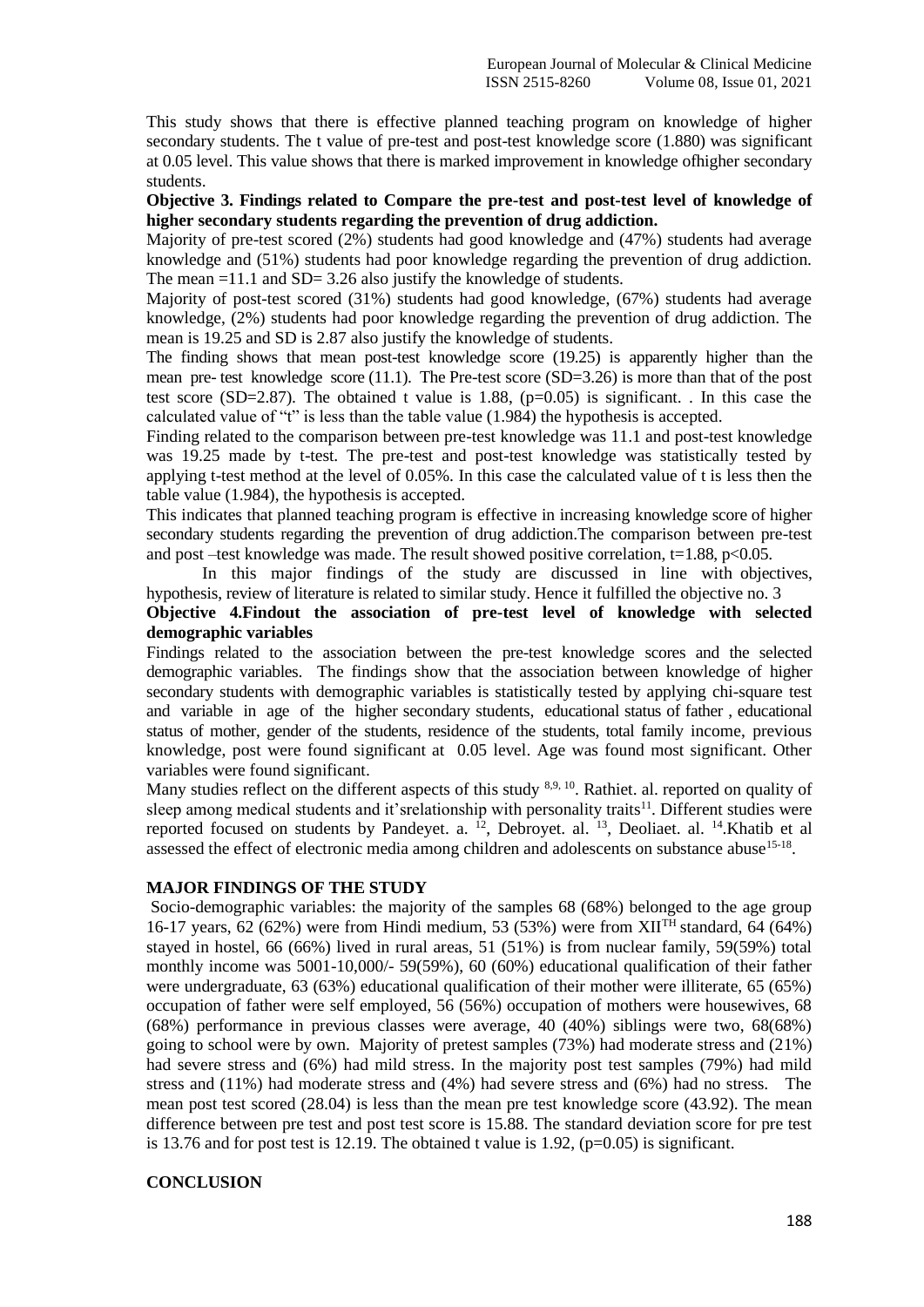After the detailed analysis, this study leads to the following conclusion:

**Socio demographic variables**: the majority of samples (88%) age of the students belonged to 16-17years, (56%) father educational status were from high secondary school, (55%) mother educational status were from higher secondary school, (52%) male students were from higher secondary school, (98%) lived in urban area, (60%) total family monthly income were from 3000-5000/month, 49(49%) have previous knowledge were from mass media.

From the data analysis and findings of the present study, it is concluded that there is significant difference between mean pre-test post-test knowledge on prevention of drug addiction among higher secondary students. The mean score of the higher secondary students during the pre-test is 11.1 where as mean post-test score is 19.25 after pre-test an effectiveness of planned teaching program. The mean difference is 1.8, hence the planned teaching program can further increase the knowledge on prevention of drug addiction among higher secondary students<sup>16</sup>.

Based on the findings of the study there is an association between the pre-test score of higher secondary students with demographic variables such as age, educational status of father and mother, residence, gender, family monthly income, any previous knowledge of students regarding prevention of drug addiction.

#### **IMPLICATIONS OF THE STUDY**

The findings of the study have implications related to nursing administration, nursing practice, nursing education and nursing research regarding the prevention of drug addiction among higher secondary students regarding planned teaching program as well as educating the students regarding the prevention of drug addiction to increase knowledge.

# **LIMITATIONS**

- It was difficult to get permission to conduct the study as the examination of the students were learning
- The duration of the study was limited for four weeks only. Sample size is limited to 100 only.
- The subjects in the study were limited to just higher secondary students.
- Study was limited to the one group pre-test post-test design.

#### **REFERENCES**

- 1. Bond, L., Butler, H., Thomas, L. & Carlin, J. (2007). Social and school connectedness in earlysecondary school as predictors of late teenage substance use, mental health and academicoutcomes. *Journal of Adolescent Health*, 40, 357.e9 357.e18.
- 2. Borawski, E.A., Ievers-Landis, C.E., Lovegreen, L.D., &Trapl, E.S. (2003). Parental monitoring negotiated unsupervised time, and parental trust: The role of perceived parenting practices in adolescent health risk behaviors. *Journal of Adolescent Health*, 33,60-70.
- 3. Botvin, G. E., &Botvin, E. M. (1992). Adolescent tobacco, alcohol, and drug abuse: Preventionstrategies, empirical findings, and assessment issues. *Journal of Developmental andBehavioral Pediatrics*, 13, 290–301.
- 4. Brook, J.S., Brook, D.W., & De La Rosa, M. (2001). Adolescent illegal drug use: The impact ofpersonality, family, and environmental factors, *Journal of Behavioral Medicine*, 24, 183-203.
- 5. Kamala, K.K. Preventing Drug Abuse and trafficking. Health Action 2006; (19), 33-34.
- 6. Aldhaheri, H., AlSaimary, I. and ALMusafer, M. " The Estimation of prostate specific antigen (PSA) concentrations in patients with prostatitis by fully automated ELISA technique. *Journal of Medical Research and Health Sciences*. 3, 11 (Nov. 2020), 1100-1104. DOI[:https://doi.org/10.15520/jmrhs.v3i11.279.](https://doi.org/10.15520/jmrhs.v3i11.279.)
- 7. Syed MasudAhemed,AKM Measure Rana, shaminmatinchowdhary , Anne mills, sanabennetty. Substance and drug abuse, regional health forum, 2002: 6(2) : 20-25.
- 8. Jeremy Aldworth, Kortnee Barnett Walker, Kathrine R. boeman, Janice M. Cunninggham, Teresa R Davis, Jessica E. Ducan et.al; (2002) National survey on drug use and health. Substance abuse and mental health services administration, united states of America.